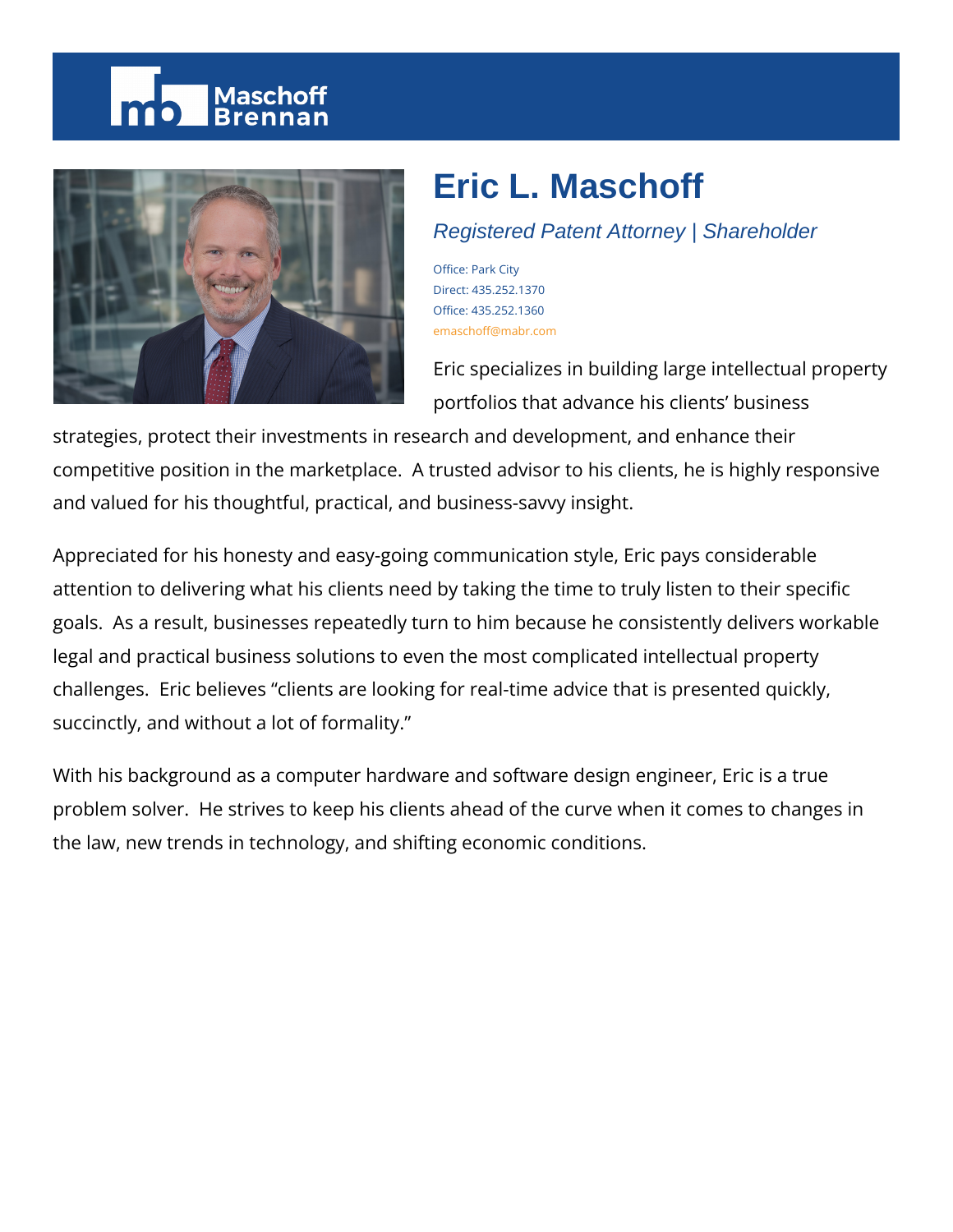Eric provides his clients with advice on the full spectrum of patent portfolio management and strategy, including patent prosecution and drafting; domestic and global patent portfolio management; counseling on infringement and validity, freedom-to-operate, patentability analysis, and due diligence investigations; development of design around strategies; and prior art search and analysis. When partnering is the solution, he has negotiated hundreds of intellectual property related agreements, including licenses, joint development agreements, acquisitions and divestitures with and for Fortune 100 companies, universities, start-ups and individual inventors.

Eric's practice also involves a wide range of other intellectual property matters, including the acquisition and enforcement of patent, trademark, copyright and trade secret rights, and representing clients in connection with administrative actions before the U.S. Patent and Trademark Office and U.S. Copyright Office.

His industry-specific experience is extensive and includes the highly specialized electromechanical and semiconductor fields, fiber optics, lasers, optical networking systems, Xray devices and equipment, telecommunications, mechanical engineering, as well as computer, internet, and multimedia law.

In 2011, Eric co-founded Maschoff Brennan and served as its Managing Shareholder for the next eight years. His leadership and vision were instrumental in growing the firm from 8 to over 50 attorneys, with four offices in the technology-focused regions of Utah and California.

A strong believer in giving back to the community he lives and works in, Eric has served as an adjunct law professor at the University of Utah, S.J. Quinney College of Law for over 20 years, where he teaches courses in patent law and patent drafting and prosecution.

Outside of work, Eric enjoys the Park City lifestyle by skiing, mountain biking, and participating in adventure races and triathlons. He loves listening to Bob Marley and spending time in Moab and Mexico with his family.

#### **Education**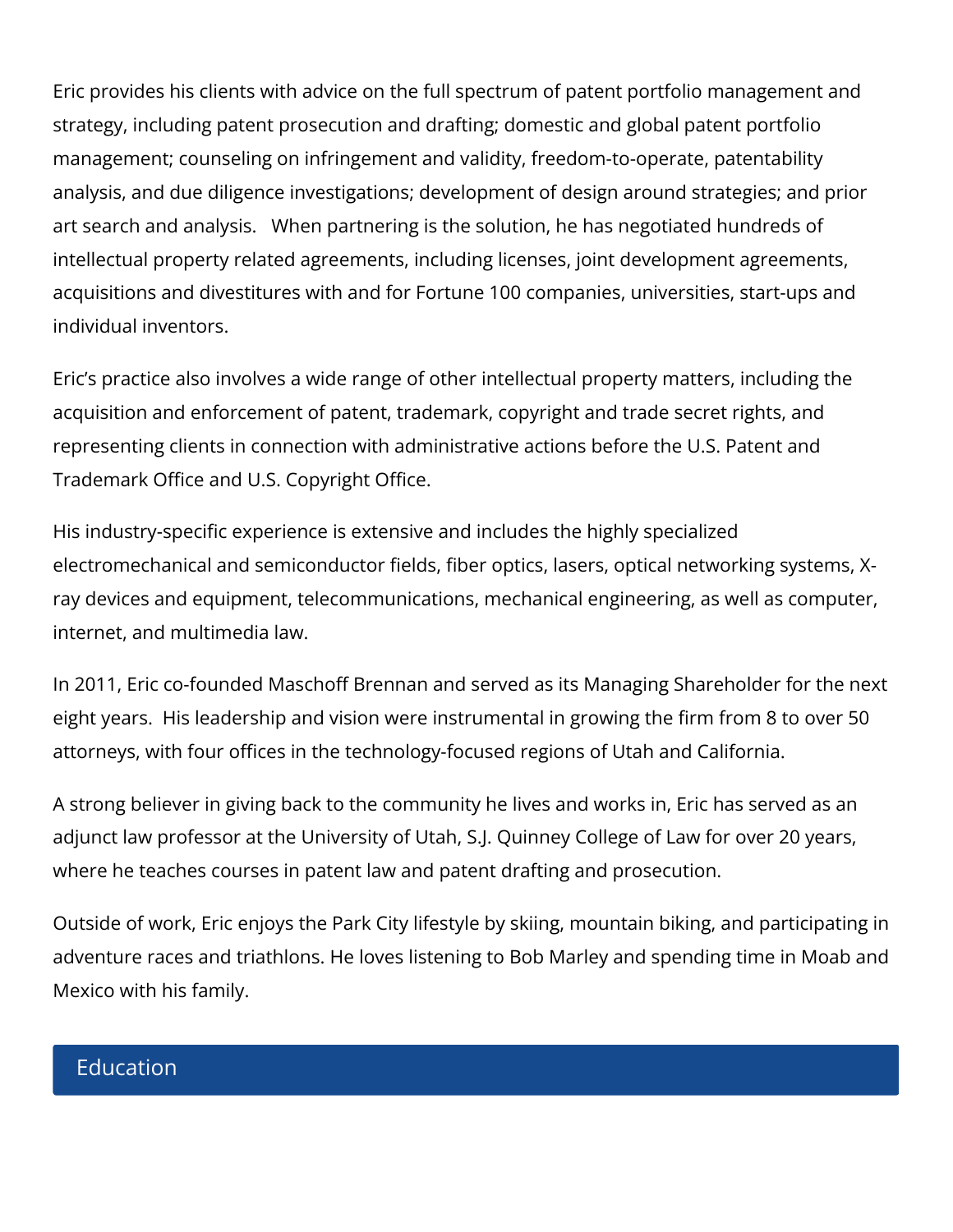- J.D., Order of the Coif, University of Utah, S.J. Quinney College of Law, 1993
- B.S., New Mexico State University, Electrical and Computer Engineering, 1984

# Practice Focus

- Patent Prosecution
- Trademark Prosecution
- Copyright Registrations
- Licensing, Other Transactional Work & Client Counseling
- Employment Agreements & Invention Ownership
- Assignments of Intellectual Property Rights
- Patentability Opinions
- Trademark Searches and Clearance Opinions
- Patent Infringement and Validity Opinions
- Due Diligence Investigations of IP Portfolios During Acquisition or Merger Transactions
- Defensive Opinions of Non-infringement and Design Around Strategies

# Technical Experience

- Electronics & Electrical Engineering
- Electrical & Electromechanical Systems
- Semiconductors
- Telecommunications and Fiber Optics
- Consumer Electronics
- Computer Systems, Software & E-Commerce
- **Business Methods & Information Technology**
- E-Commerce Technologies and Business Methods
- Internet Technologies
- Physics/Optics
- X-Ray Devices and Equipment
- Optical Networking Systems and Components